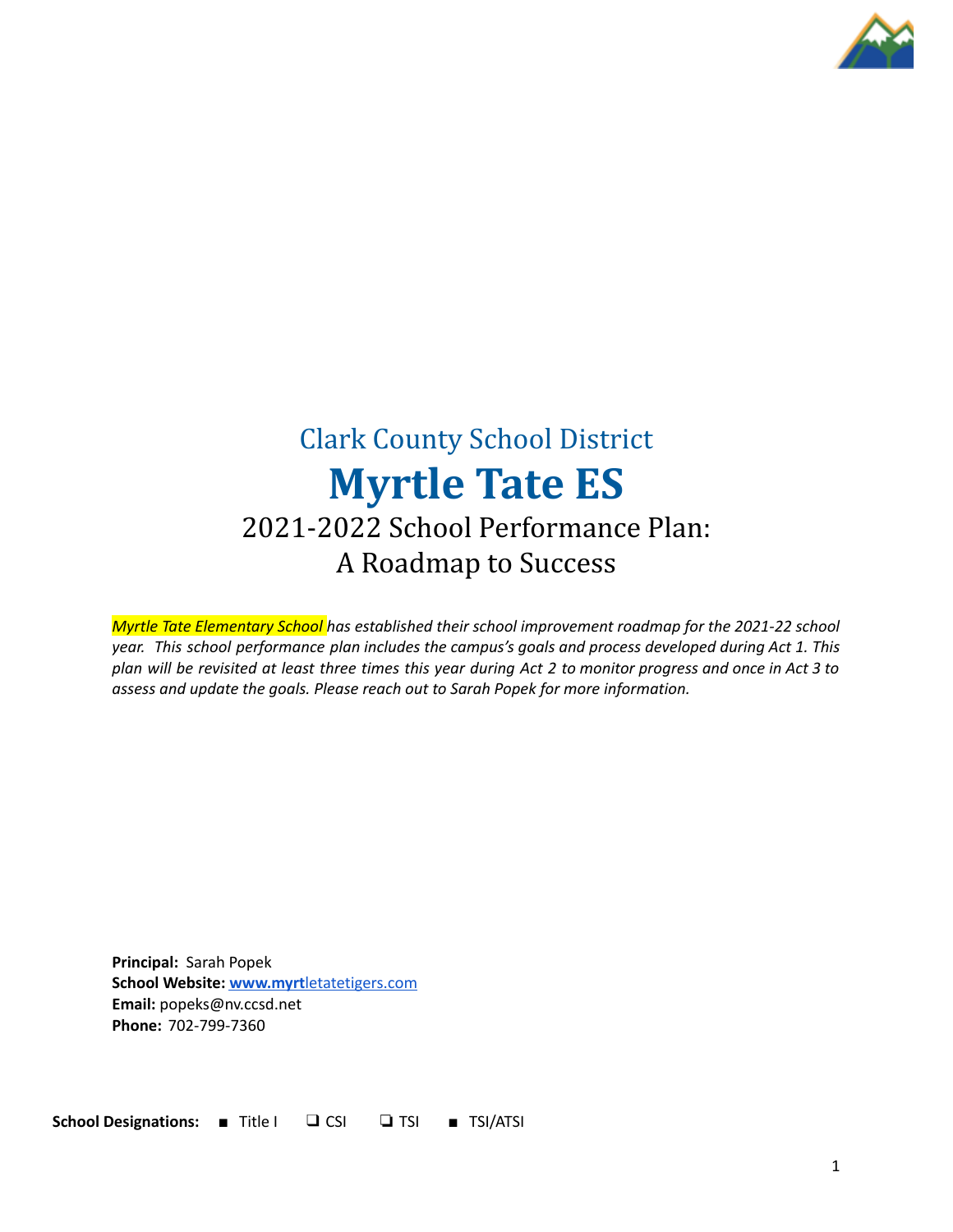

## **School Information**

This section provides an at-a-glance view of the school's enrollment and student performance data. For information about Nevada's Consolidated State Plan, see Every Student [Succeeds](https://doe.nv.gov/uploadedFiles/ndedoenvgov/content/Boards_Commissions_Councils/ESSA_Adv_Group/NevadaSubmittedConsolidatedPlanFinal.pdf) Act (ESSA), and for detailed information about the School and District rating system, see the School [Rating](http://nevadareportcard.nv.gov/DI/MoreDownload?filename=Nevadas%20School%20Rating%20System.pdf) *[Overview.](http://nevadareportcard.nv.gov/DI/MoreDownload?filename=Nevadas%20School%20Rating%20System.pdf)*

| --------<br><b>Enrollment Data</b> |              |                                 |              |                 |              |        |                                   |                                |            |        |            |
|------------------------------------|--------------|---------------------------------|--------------|-----------------|--------------|--------|-----------------------------------|--------------------------------|------------|--------|------------|
|                                    | <b>Total</b> | Am $ln/$<br>AK<br><b>Native</b> | <b>Asian</b> | <b>Hispanic</b> | <b>Black</b> | White  | <b>Pacific</b><br><b>Islander</b> | Two or<br><b>More</b><br>Races | <b>IEP</b> | EL     | <b>FRL</b> |
| <b>School</b>                      | 837          | 0%                              | 0.2%         | 63.6%           | 23.8%        | 8.1%   | 0.8%                              | 3.5%                           | 14%        | 30.1%  | 100%       |
| District*                          | 323,787      | 0.34%                           | 6.06%        | 46.57%          | 14.72%       | 23.76% | 1.62%                             | 6.93%                          | 12.73%     | 16.12% | 75.54%     |
| State*                             | 496,938      | 0.82%                           | 5.44%        | 42.69%          | 11.45%       | 31.36% | 1.46%                             | 6.78%                          | 12.68%     | 14.13% | 65.8%      |

\*Accountability Year 2019-2020. Source: nevadareportcard.nv.gov

| Accountability ical 2015 2020, Source, ilevagareporteara.m.gov<br><b>Student Performance Data</b> |                            |             |                        |                 |                    |                 |                 |                |             |                 |
|---------------------------------------------------------------------------------------------------|----------------------------|-------------|------------------------|-----------------|--------------------|-----------------|-----------------|----------------|-------------|-----------------|
|                                                                                                   |                            | <b>Math</b> |                        |                 | <b>ELA</b>         |                 |                 | <b>Science</b> | <b>ELPA</b> |                 |
| Academic<br>Year                                                                                  | School/<br><b>District</b> | Proficiency | <b>Growth</b><br>(MGP) | Growth<br>(AGP) | <b>Proficiency</b> | Growth<br>(MGP) | Growth<br>(AGP) | Proficiency    | Proficiency | Growth<br>(AGP) |
|                                                                                                   | <b>School</b>              | 43.2%       | 68                     | 45.8%           | 42.4%              | 55              | 48.7%           | 14.5%          | 21.2%       | 64.1%           |
| 2018                                                                                              | <b>District</b>            | 36.1%*      | $50*$                  | $38*$           | 47.4%*             | $51*$           | $50.6*$         | 28.9%*         | 14.4%**     | 48.5%*          |
|                                                                                                   | <b>School</b>              | 37.2%       | 50                     | 35.8%           | 39%                | 49              | 48.2%           | 9.2%           | 18.8%       | 58.1%           |
| 2019                                                                                              | <b>District</b>            | 36.6%*      | 49*                    | $38.1*$         | 48.3%*             | $50*$           | $52.4*$         | 28.9%*         | 15.5%**     | 50.6%*          |
|                                                                                                   | <b>School</b>              | N/A         | N/A                    | N/A             | N/A                | N/A             | N/A             | N/A            | 15.9%       | 56.2%           |
| 2020                                                                                              | <b>District</b>            | N/A         | N/A                    | N/A             | N/A                | N/A             | N/A             | N/A            | 14.5%**     | 45.4%**         |

\*Source: nevadareportcard.nv.gov \*\*Source: NDE Data File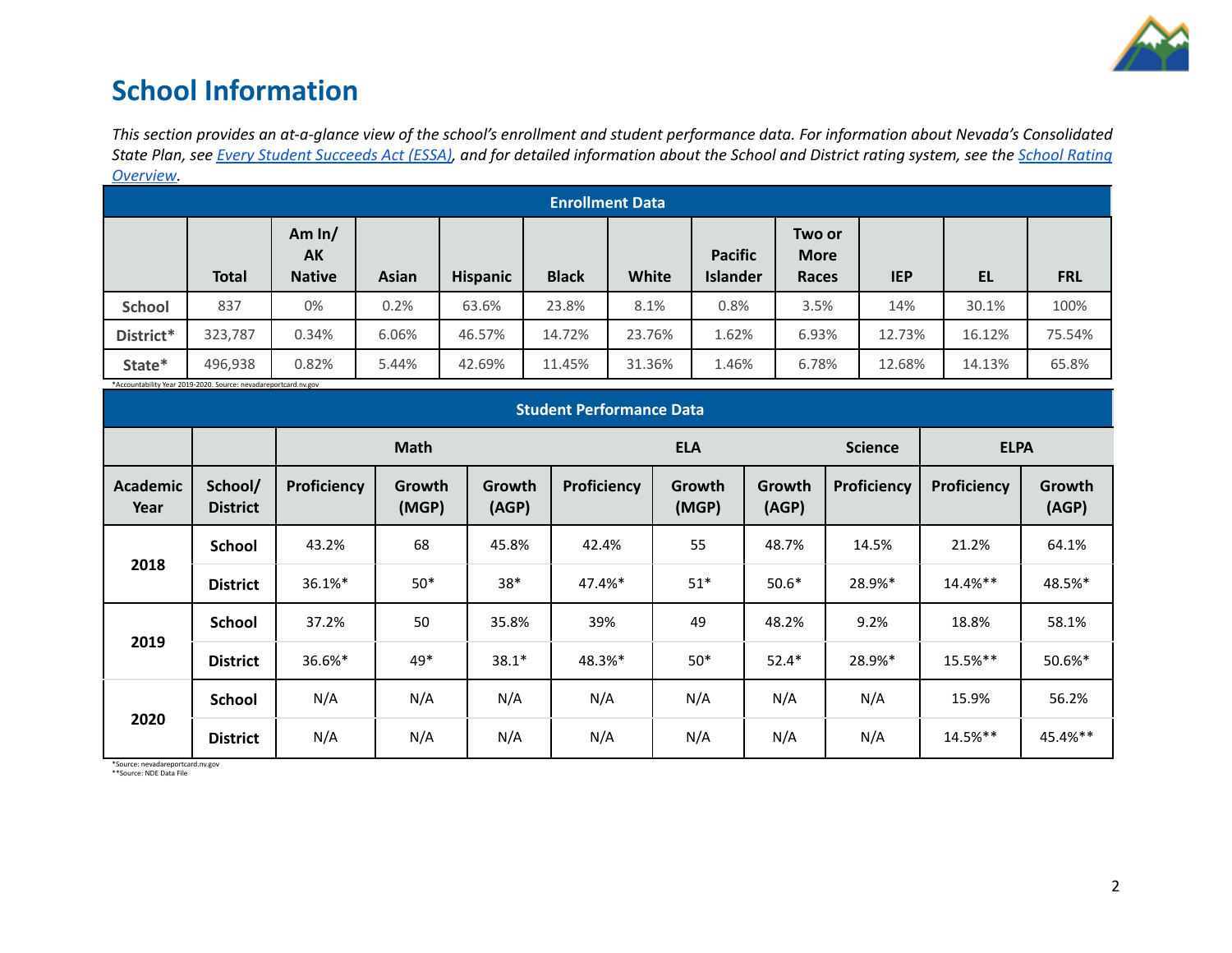

| <b>4 Year ACGR</b> |                               |                               |                               |  |  |
|--------------------|-------------------------------|-------------------------------|-------------------------------|--|--|
|                    | <b>Grad Rate</b><br>2017-2018 | <b>Grad Rate</b><br>2018-2019 | <b>Grad Rate</b><br>2019-2020 |  |  |
| <b>School</b>      | N/A                           | N/A                           | N/A                           |  |  |
| <b>District</b>    | N/A                           | N/A                           | N/A                           |  |  |

| <b>School Climate Data</b> |                                                |                      |                         |  |  |
|----------------------------|------------------------------------------------|----------------------|-------------------------|--|--|
|                            | <b>Cultural &amp; Linguistic</b><br>Competence | <b>Relationships</b> | <b>Emotional Safety</b> |  |  |
| <b>School</b>              | 421                                            | 422                  | 427                     |  |  |
| District*                  | 379                                            | 368                  | 361                     |  |  |

\*Source: datatool.nevadaschoolclimate.org; Results Across Topics; retrieved 6.22.2021

## **School Continuous Improvement (CI) Team**

The Continuous Improvement Team is made up of a diverse group of school administrators, teachers, staff, caretakers, and students. This team *meets regularly to develop, monitor, and continually respond to the school's teaching and learning needs.*

| <b>Name</b>                                           | <b>Role</b>                                                  |
|-------------------------------------------------------|--------------------------------------------------------------|
| Sarah Popek                                           | Principal(s) (required)                                      |
| Jennifer Tarno                                        | Other School Leader(s)/Administrator(s) (required)           |
| Lauren Phenix, Dawn Harris, Marie Lodesky, Leigh Todd | Teacher(s) (required)                                        |
| Teresa Subira                                         | Paraprofessional(s) (required)                               |
| Rena Coote, Tania Hernandez, Luz Leal                 | Parent(s) (required)                                         |
|                                                       | <b>Student(s)</b> (required for secondary schools)           |
|                                                       | Tribes/Tribal Orgs (if present in community)                 |
|                                                       | Specialized Instructional Support Personnel (if appropriate) |
| *Add rows as needed                                   |                                                              |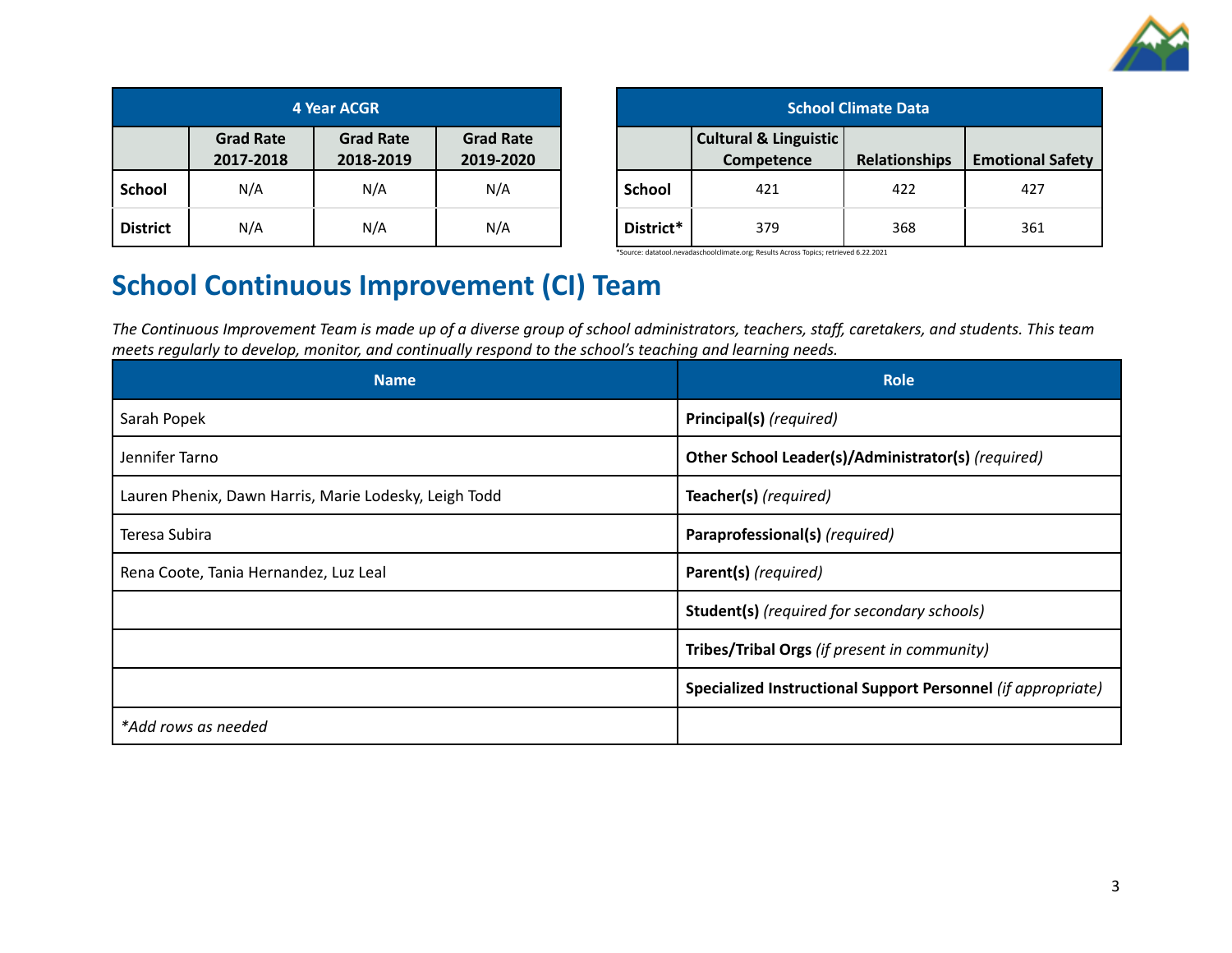

# **School Community Outreach**

| <b>Outreach Event</b>                    | <b>Date and Time</b>               | <b>Number in</b><br><b>Attendance</b> | <b>Key Takeaways</b>                                                                                                                      |
|------------------------------------------|------------------------------------|---------------------------------------|-------------------------------------------------------------------------------------------------------------------------------------------|
| <b>SOT Meeting</b>                       | 9/29/2021<br>(2:30 <sub>pm</sub> ) | 6                                     | The attendees looked at MAP and<br>i-Ready data and noted the widened<br>learning gaps between non-proficient<br>and proficient students. |
| Breakfast With Books and Title I Meeting | 10/20/2021<br>(7:00am)             | 100                                   | The parents were informed of<br>resources available at the school and in<br>the community.                                                |
| <b>SOT Meeting</b>                       | 10/20/2021                         | 6                                     | The attendees supported the proposed<br>plan.                                                                                             |
| *Add rows as needed                      |                                    |                                       |                                                                                                                                           |

*This section highlights outreach events facilitated by the school to engage students, regarding school partners.*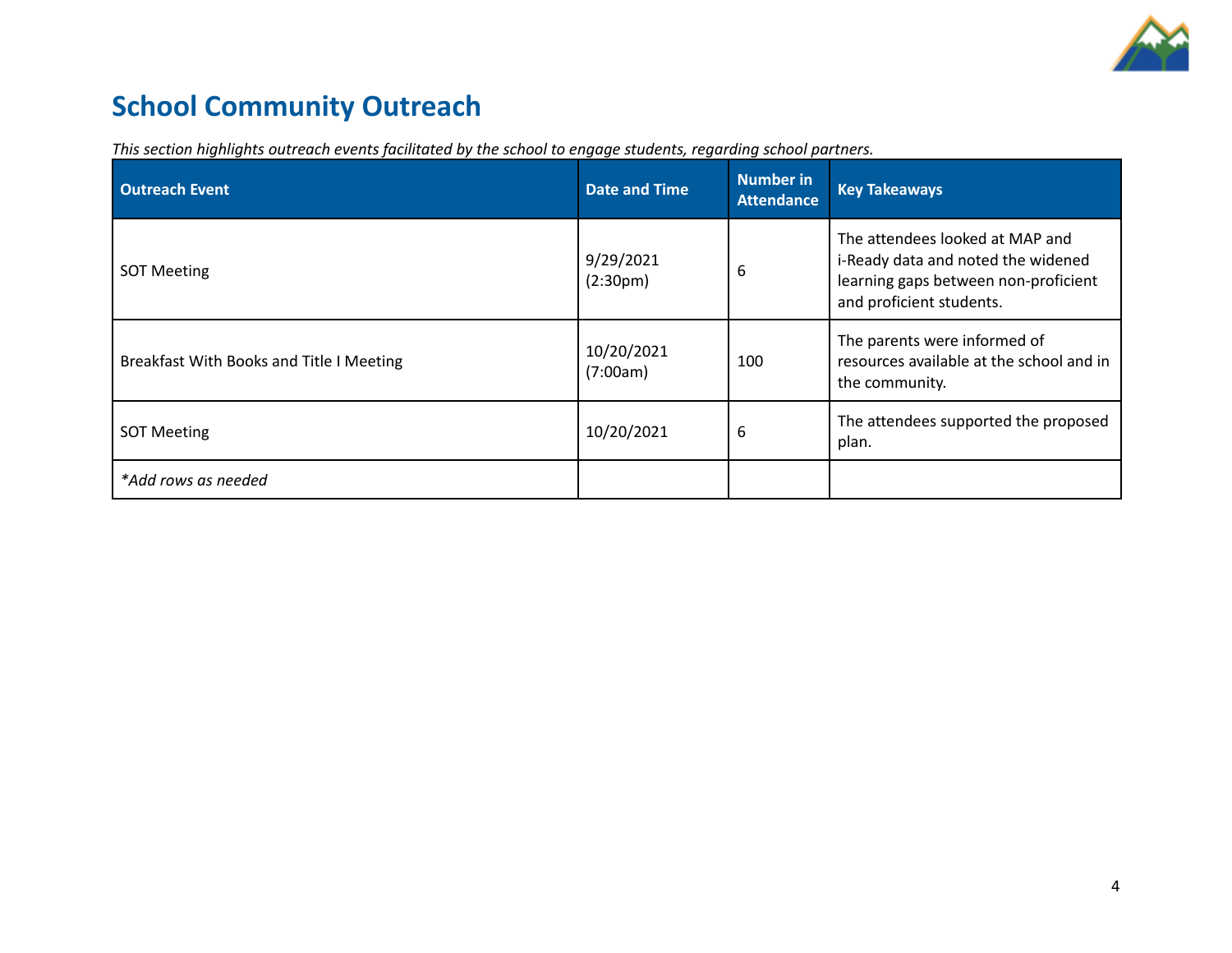

## **School Goals**

The school goals were developed over a series of five events and included opportunities for teachers, parents, and students to share their experience and ideas for improvement. The tables on the following pages capture key aspects of the process the CI team engaged in during the *creation of this plan.*

## **Inquiry Area 1 - Student Success**

#### **Part A**

| <b>Student Success</b>                |                                                                                                                                                           |                                      |                                                                              |  |  |
|---------------------------------------|-----------------------------------------------------------------------------------------------------------------------------------------------------------|--------------------------------------|------------------------------------------------------------------------------|--|--|
|                                       | <b>Student Performance</b>                                                                                                                                | <b>Social and Emotional Learning</b> | <b>Access to Rigorous Texts and Tasks</b>                                    |  |  |
| Data<br><b>Reviewed</b>               | MAP, i-Ready, SBAC                                                                                                                                        | Panorama Survey, SISP information    | Classroom observations, walk-through<br>data, PLC meetings, and PD sessions. |  |  |
| Problem<br><b>Statement</b>           | Based on a review of the data and classroom observation, we will work to improve differentiated instruction during Tier I<br><i>instruction.</i>          |                                      |                                                                              |  |  |
| <b>Critical Root</b><br><b>Causes</b> | We are in need of a higher level of differentiated instruction due to the various academic levels of students based on Fall 2021<br>MAP and i-Ready data. |                                      |                                                                              |  |  |

#### **Part B**

| <b>Student Success</b>                                                                                                                                                                                                            |  |  |  |  |
|-----------------------------------------------------------------------------------------------------------------------------------------------------------------------------------------------------------------------------------|--|--|--|--|
| <b>School Goal:</b> Increase the percent of all students proficient in ELA from 39.0%<br>Aligned to Nevada's STIP Goal: 3<br>to 45% by 2022, and in math from 37.2% to 40% by 2022 as measured by state<br>summative assessments. |  |  |  |  |
| Improvement Strategy: Differentiated instruction and student discourse in math and ELA.                                                                                                                                           |  |  |  |  |
| <b>Evidence Level</b> (1-Strong; 2-Moderate; 3-Promising; 4-Demonstrates a Rationale): 3                                                                                                                                          |  |  |  |  |
| Intended Outcomes: Increase student growth and improve student achievement.                                                                                                                                                       |  |  |  |  |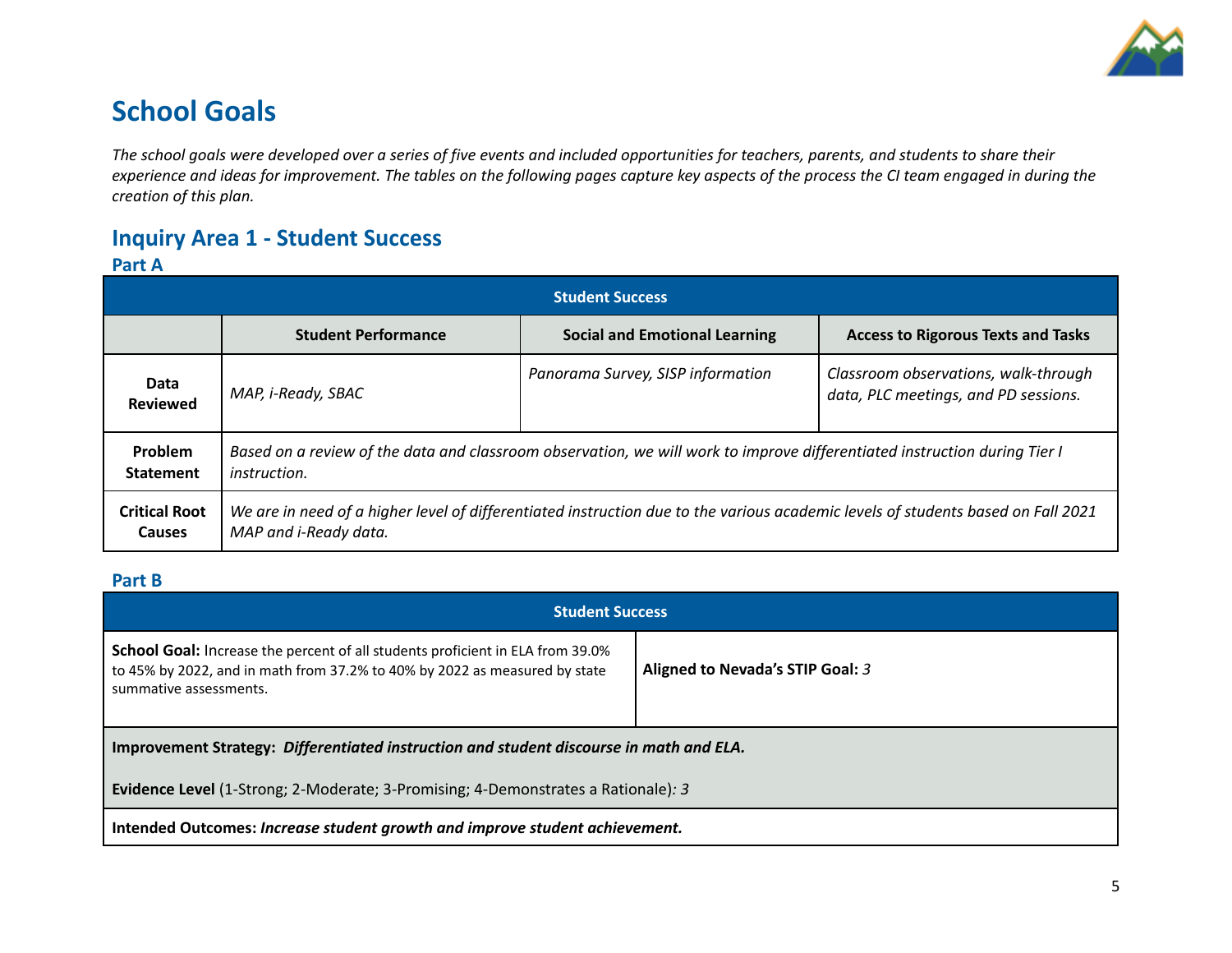

#### **Action Steps:**

- Implement a weekly professional development model for instructional staff (licensed teachers and instructional support staff) in order *to meet differentiated instruction training needs.*
- Conduct monthly walk throughs to collect data on differentiated instruction to further plan and provide professional development.

#### **Resources Needed:**

● Title I funds for Prep Buyout (PD) and Strategic Budget (ELL) funds for extended day.

#### **Challenges to Tackle:**

● Different areas in need of focus may arise based on achievement data and instructional observations, requiring modifications to the proposed action stels.

**Equity Supports. What, specifically, will we do to support the following student groups around this goal?**

English Learners: Students attend the Zoom Reading Center for 30 minutes a day, receiving targeted learning support on language and literacy.

Foster/Homeless: Identified students receive wrap-around support from the school's Student Support Team (Counselor, Boys Town School Support Specialist, and Communities in Schools Facilitator).

Free and Reduced Lunch: Students attend 19 additional minutes of the instructional day through the Zoom Schools model.

Migrant: N/A

Racial/Ethnic Minorities: Students attend 19 additional minutes of the instructional day through the Zoom Schools model.

Students with IEPs: Students attend 19 additional minutes of the instructional day through the Zoom Schools model.

### **Inquiry Area 2 - Adult Learning Culture Part A**

**Adult Learning Culture**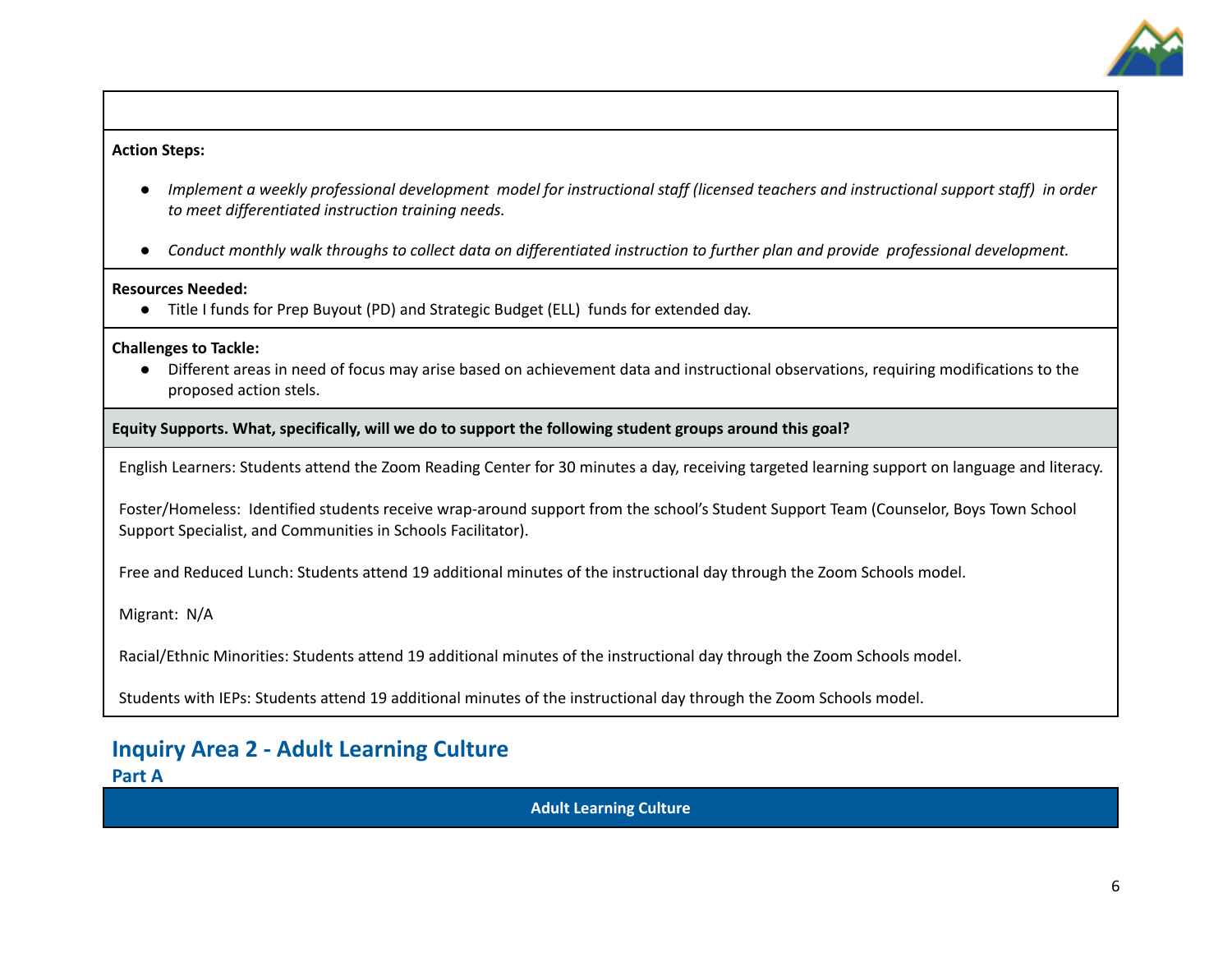

|                                       | <b>Instructional Practice</b>                                                                                 | <b>Instructional Leadership</b>                                                | <b>Systems and Structures that Support</b><br><b>Continuous Improvement</b>                                                                                      |  |  |
|---------------------------------------|---------------------------------------------------------------------------------------------------------------|--------------------------------------------------------------------------------|------------------------------------------------------------------------------------------------------------------------------------------------------------------|--|--|
| Data<br><b>Reviewed</b>               | Observation walk through data.                                                                                | Staff surveys after completion of weekly<br>professional development sessions. | The school's weekly professional<br>development model supports<br>instructional staff (licensed teachers and<br>instructional support staff) in ELA and<br>math. |  |  |
| Problem<br><b>Statement</b>           | During Distance Learning observations, student discourse was implemented at a minimal level of effectiveness. |                                                                                |                                                                                                                                                                  |  |  |
| <b>Critical Root</b><br><b>Causes</b> | Inconsistent use of student discourse strategies during distance learning.                                    |                                                                                |                                                                                                                                                                  |  |  |

### **Part B**

| <b>Adult Learning Culture</b>                                                                                                                                                                     |  |  |  |  |
|---------------------------------------------------------------------------------------------------------------------------------------------------------------------------------------------------|--|--|--|--|
| School Goal: Increase the amount of training focused on academic<br>discourse from one training (20-21 SY) to five (21-22 SY) as measured by<br><b>STIP Connection: 2</b><br>the master calendar. |  |  |  |  |
| <b>Improvement Strategy:</b> Implement PD for teachers and classroom walkthroughs.                                                                                                                |  |  |  |  |
| <b>Evidence Level</b> (1-Strong; 2-Moderate; 3-Promising; 4-Demonstrates a Rationale): <i>PD - 2</i>                                                                                              |  |  |  |  |
| Intended Outcomes: Increase in student discourse in the classroom                                                                                                                                 |  |  |  |  |
| <b>Action Steps:</b>                                                                                                                                                                              |  |  |  |  |
| Implement a weekly professional development model for instructional staff (licensed teachers and instructional support staff) in order<br>to meet student discourse training needs.               |  |  |  |  |
| Conduct monthly walk throughs to collect data on student discourse to further plan and provide professional development.                                                                          |  |  |  |  |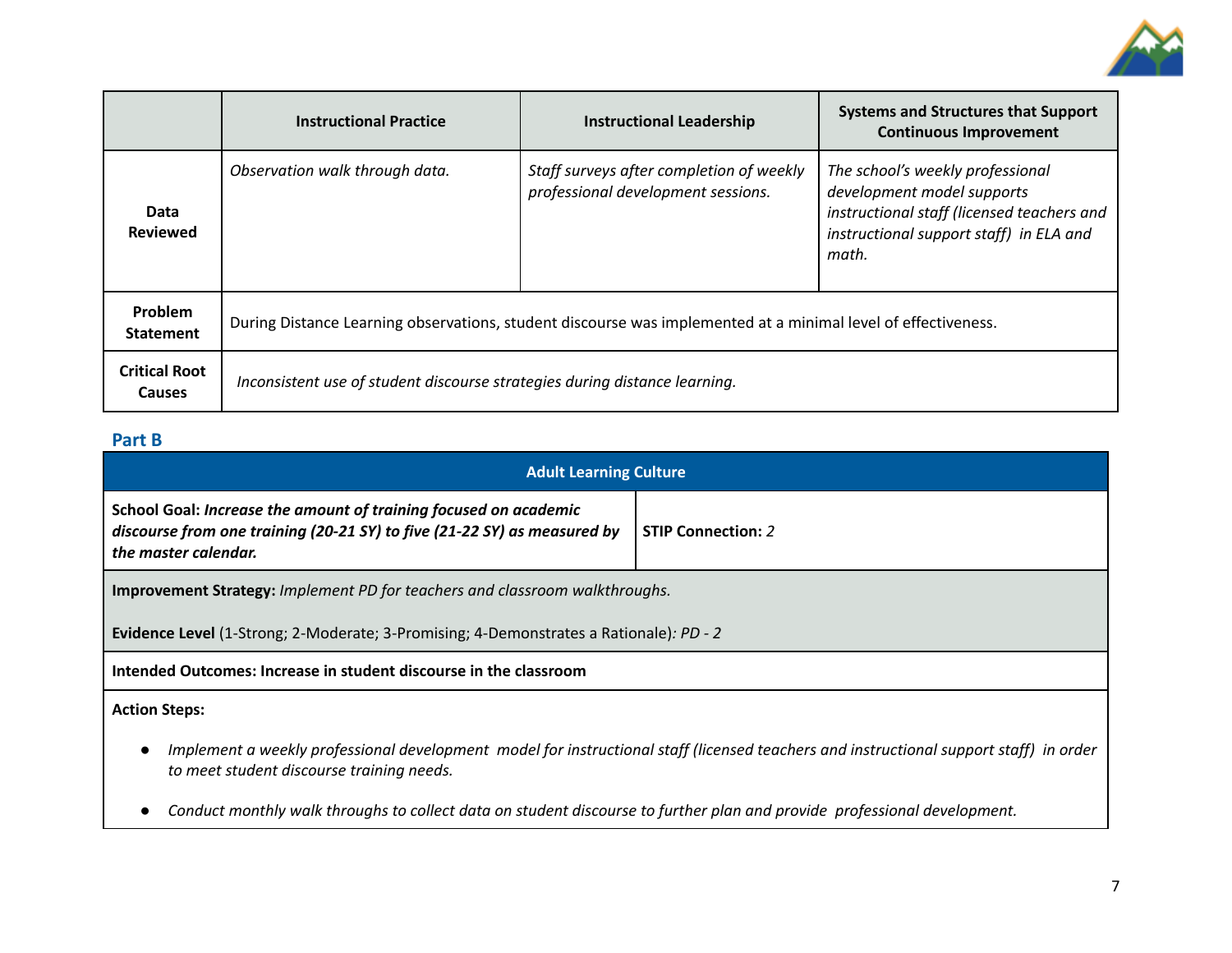

#### **Resources Needed:**

**●** Title I funds for Prep Buyout (PD) and Strategic Budget (ELL) funds for extended day.

#### **Challenges to Tackle:**

● Allocating a sufficient amount of time to all areas of need (data review, instructional planning, curriculum PD, etc.).

**Equity Supports. What, specifically, will we do to support the following student groups around this goal?**

English Learners: Students attend the Zoom Reading Center for 30 minutes a day, receiving targeted learning support on language and literacy.

Foster/Homeless: Identified students receive wrap-around support from the school's Student Support Team (Counselor, Boys Town School Support Specialist, and Communities in Schools Facilitator).

Free and Reduced Lunch: Students attend 19 additional minutes of the instructional day through the Zoom Schools model.

Migrant: N/A

Racial/Ethnic Minorities: Students attend 19 additional minutes of the instructional day through the Zoom Schools model.

Students with IEPs: Students attend 19 additional minutes of the instructional day through the Zoom Schools model.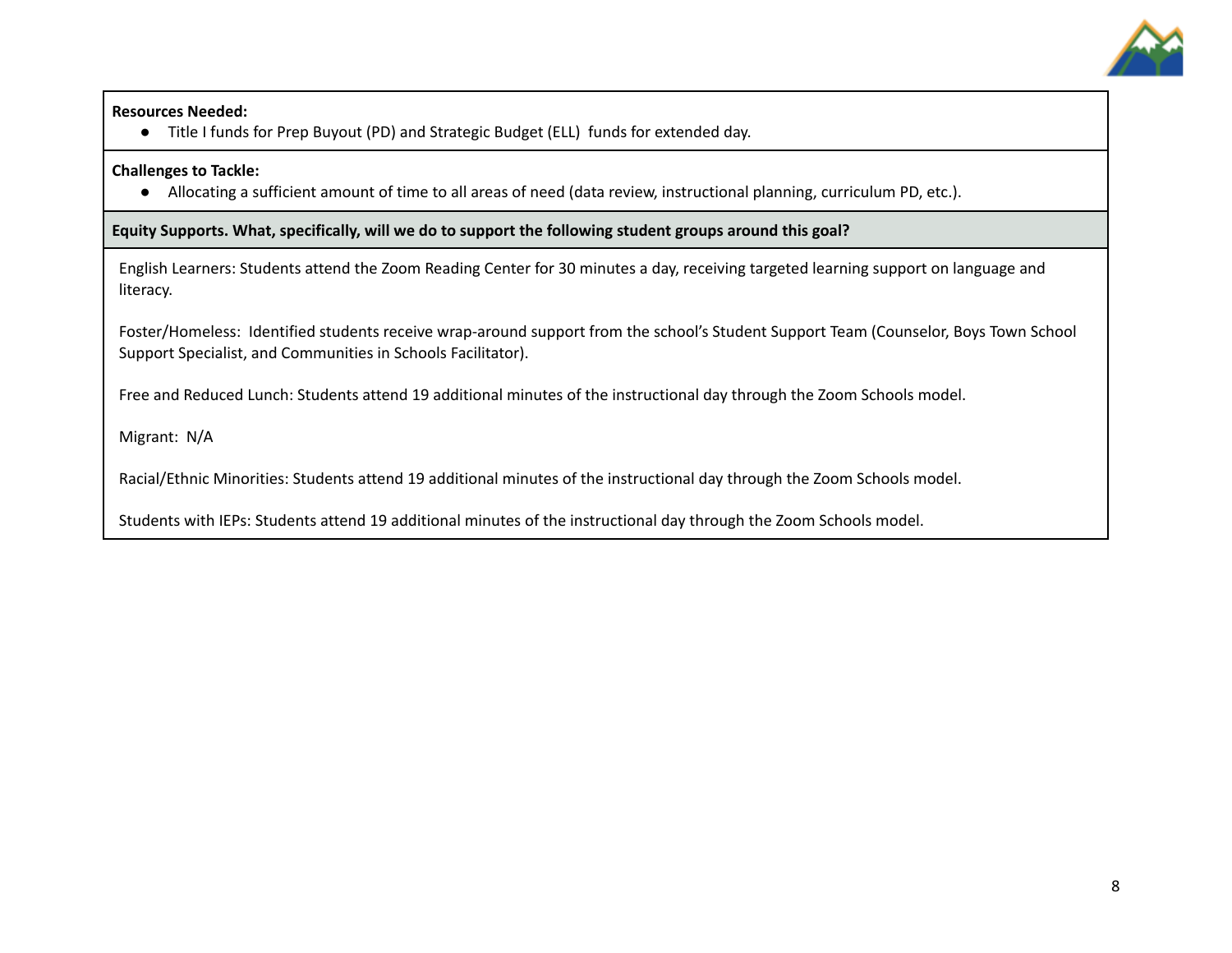

## **Inquiry Area 3 - Connectedness Part A**

| <b>Connectedness</b>                  |                                                                                                                                             |                     |                                                        |  |  |
|---------------------------------------|---------------------------------------------------------------------------------------------------------------------------------------------|---------------------|--------------------------------------------------------|--|--|
|                                       | <b>Student</b>                                                                                                                              | <b>Staff</b>        | <b>Family &amp; Community Engagement</b>               |  |  |
| Data<br><b>Reviewed</b>               | Panorama Survey, Districtwide survey                                                                                                        | Districtwide survey | Districtwide survey, SOT/Title I meetings,<br>CIS logs |  |  |
| Problem<br><b>Statement</b>           | Students are exhibiting behaviors due to a lack of social skills and coping strategies.                                                     |                     |                                                        |  |  |
| <b>Critical Root</b><br><b>Causes</b> | During Distance Learning, students did not have structure, socialization, and wrap-around supports that are normally provided<br>at school. |                     |                                                        |  |  |

#### **Part B**

| <b>Connectedness</b>                                                                                                                                                                                                                                                                                                                                              |  |  |  |  |
|-------------------------------------------------------------------------------------------------------------------------------------------------------------------------------------------------------------------------------------------------------------------------------------------------------------------------------------------------------------------|--|--|--|--|
| School Goal: Increase the amount of individual and small group SEL<br>lessons provided by the Student Support Team (counselor, BoysTown, CIS),<br><b>STIP Connection: 6</b><br>by 25%.                                                                                                                                                                            |  |  |  |  |
| <b>Improvement Strategy:</b> Become more efficient and effective with our Student Support Team.                                                                                                                                                                                                                                                                   |  |  |  |  |
| <b>Evidence Level</b> (1-Strong; 2-Moderate; 3-Promising; 4-Demonstrates a Rationale): wraparound supports - 4                                                                                                                                                                                                                                                    |  |  |  |  |
| Intended Outcomes: Provide students with the tools needed to improve social skills and coping strategies.                                                                                                                                                                                                                                                         |  |  |  |  |
| <b>Action Steps:</b><br>A Google Form will be created for teachers to submit referrals for Student Support.<br>The Student Support Team will review the submissions weekly, develop caseloads, and provide wrap-around supports accordingly.<br>The Student Support Team will communicate with the classroom teacher to determine if improvements have been made. |  |  |  |  |
| <b>Resources Needed:</b>                                                                                                                                                                                                                                                                                                                                          |  |  |  |  |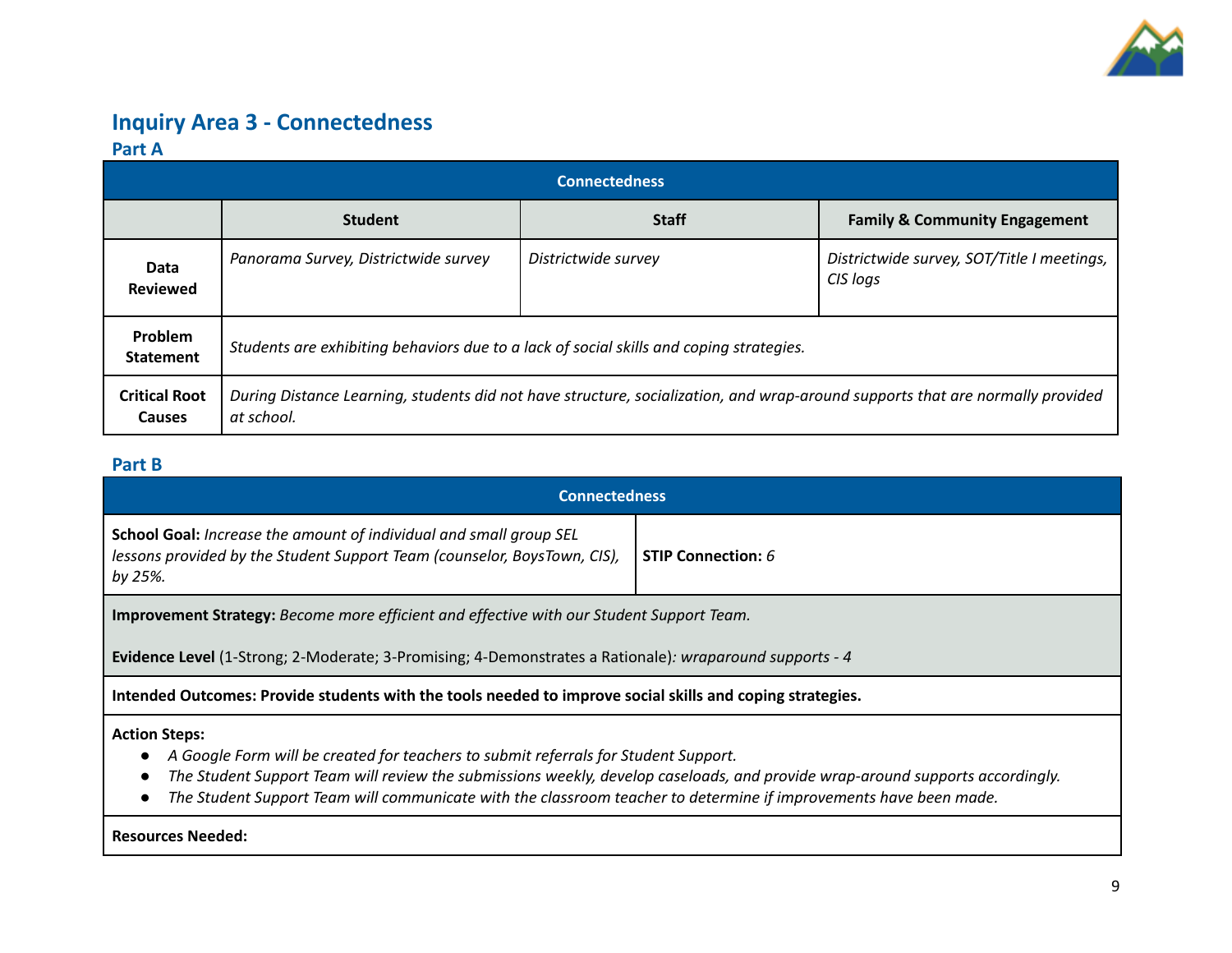

• Strategic Budget funds for a counselor, Title I funds for a CIS facilitator, and Strategic Funds for a BoysTown Student Support Specialist.

#### **Challenges to Tackle:**

• Parents/guardians may not be willing to comply if the need for outside resources and support are determined.

#### **Equity Supports. What, specifically, will we do to support the following student groups around this goal?**

English Learners: Students attend the Zoom Reading Center for 30 minutes a day, receiving targeted learning support on language and literacy.

Foster/Homeless: Identified students receive wrap-around support from the school's Student Support Team (Counselor, Boys Town School Support Specialist, and Communities in Schools Facilitator).

Free and Reduced Lunch: Students attend 19 additional minutes of the instructional day through the Zoom Schools model.

Migrant: N/A

Racial/Ethnic Minorities: Students attend 19 additional minutes of the instructional day through the Zoom Schools model.

Students with IEPs: Students attend 19 additional minutes of the instructional day through the Zoom Schools model.